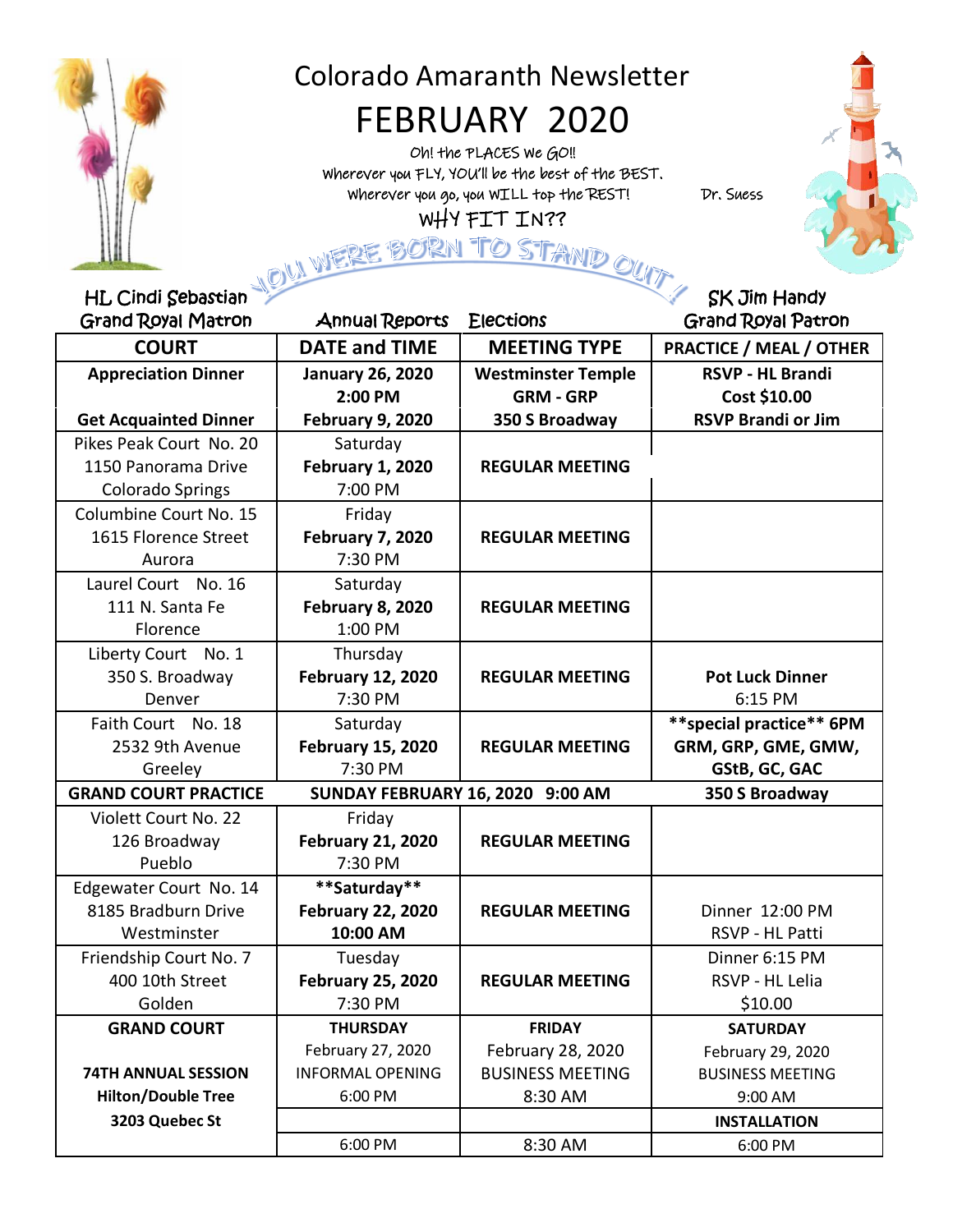

#### **SUBORDINATE COURT NEWS**

**Liberty 1**: **REGULAR MEETING** – Thursday February 12, 2020 7:30 PM. Pot Luck Dinner at 6:15. Hope to see you all there. Annual Reports will be presented -we will have election of new officers.

#### **Happiness:**

 **Sickness and Distress:** SK Gordon – PRP of Liberty passed away January 7, 2020. Please keep HL Nancy and HL Megan in your thoughts and prayers! Nancy is "skinny" and gets around with help and misses people.

**Friendship 7**: **ADVANCE NIGHT –** Tuesday, February 25, 2020 PM Annual meeting Birthday Dinner – free to officers and members 6:15 – RSVP – to HL Lelia. All reports are due – it will be election of officers.

 **Happiness:** Congratulations to RP protem SK Tony Kary on the birth of another great grandson. HL Pat Ogden spent the holidays with family in Tucson.

**Sickness and Distress:** HL Deanna Rice had shoulder surgery in Late January. HL JoAnne Lerud Heck progressing well after her knee replacement surgery. HL Drina Johnson experienced cellulitis in lower leg. She had an anaphylactic reaction to antibiotics :( HL Earleen Williamson had an injection in her hip so hopefully – she will be moving better soon!

#### **Edgewater 14: REGULAR MEETING – NOTE DATE CHANGE! Friday, February 22, 2020 meeting 10:00 AM**

Lunch to follow about Noon. RSVP to HL Patti. We will be having elections this meeting. Annual Reports are DUE!!

 **Happiness** Congratulations to the 2019-2020 Grand Court officers, committee members, Pages and members of Edgewater Court who severed Grand Court this past year. HL Cindi, GRM you had a great year and we are all very proud of you! Congratulations to the Rice family on their new addition - Ryan Nicholas arrived Dec 23, 2019 weighing in at 7 lbs 9 oz and is 20 inches tall - Proud grandma HL Lisa Bates, great grandma HL Sheila Rice and great aunt HL Linda Rice. Happy birthday to all the February birthdays. Happy Anniversary to all the February anniversaries. WISHING ALL a VERY HAPPY VALENTINES DAY!

 **Sickness and Distress:** HL Barbara continues her therapy to get back on her feet. She is still in assisted living on 114th and Washington in Northglenn. Cards and visits would be welcomed.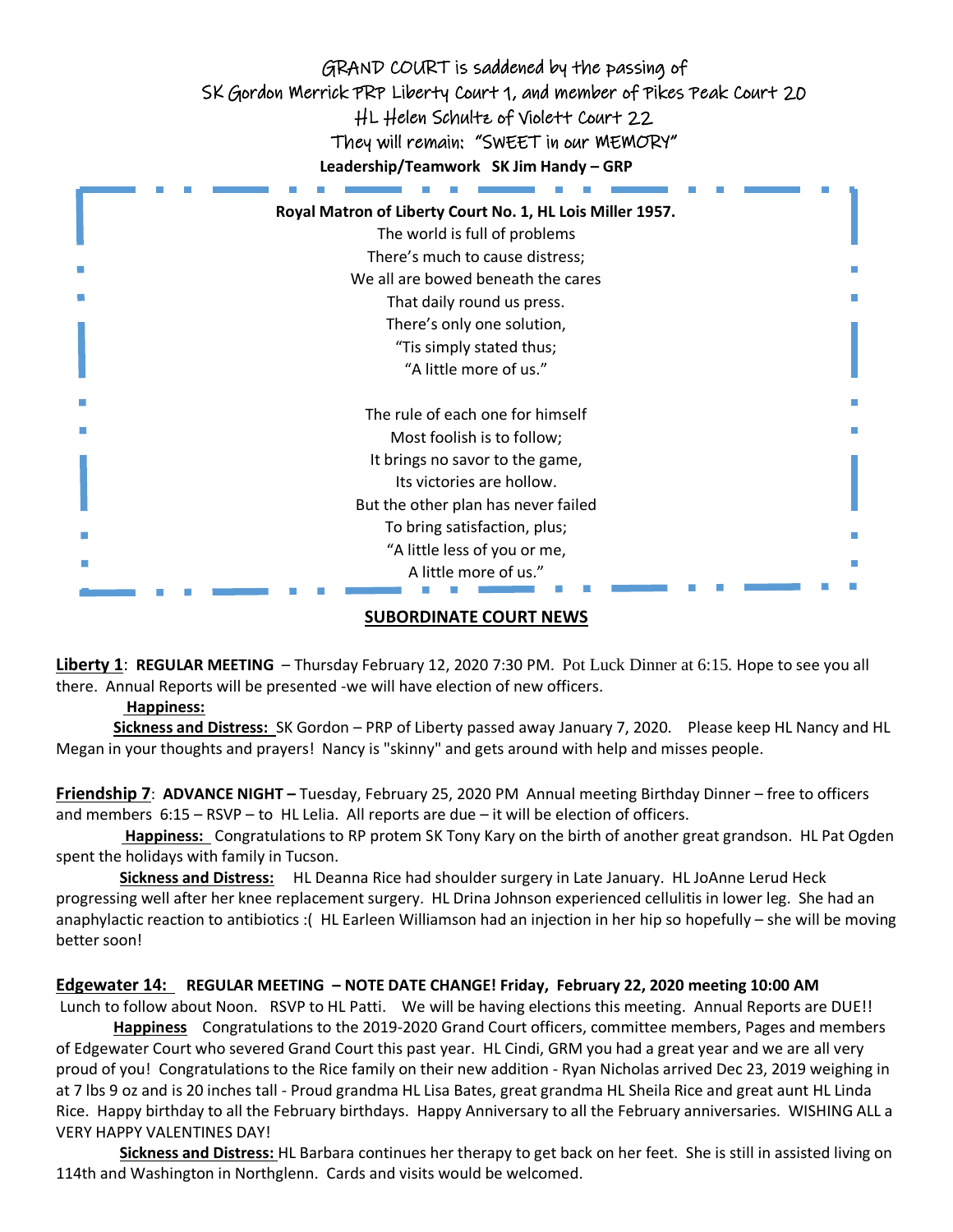**Columbine 15: REGULAR MEETING** – February 7, 2020 7:30 SK Randy and I hope all of you have had a good start to the new year and it will be a year to remember as this past year has been for us. As our year is winding down, we are able to take a breath and get ready for Grand Court. We look forward to a successful "You Were Born to Stand Out!" session and helping to make it a success.

February is our election so come to take part in this very important meeting. I know of a few that will be elected but we are in need of a Treasurer. Please let me know if you are willing to accept an elected office for the coming year.

 **Happiness:** We wish all Columbine members who have Birthdays this month a Happy Birthday as well as Anniversary wishes to those married in February. To everyone that will have any other celebrations this month, congratulations!

 **Sickness & Distress:** Please keep Diane LeDuc's mother, HL JoAnne Zimmerman in your thoughts and prayers as she was taken to Urgent care in late December. She is doing better now. Also, please keep JD Cohen in your thoughts and prayers, too, as she is struggling with stomach issues and has had to stop being active in her groups. I hope most of you have been able to avoid the flu. To all our members, be well and safe.

**Laurel 16: REGULAR MEETING -**Saturday, February 8, 2020 1:00 pm This meeting there will be election of Officers and annual reports. If you will not be at the meeting, you need a letter of acceptance on the Secretary's desk prior to the start of the meeting. All Reports are due at this meeting according to our courts rules and regulations. Royal Matron, Royal Patron, Historian, Ways and Means. Secretary, Treasurer, Trustees and Audit reports. Please have your reports ready.  **Happiness** : CONGRATULATIONS toHL Brandi Long as she passed her continuing education National

EMT exams in November. We hope all members had a very "Merry Christmas" and best wishes for the 2020 year!

 **Sickness and Distress:** HL Cheryl Toppen needs wellness prayers. H.L. Brandi Long and family lost their beloved dog Saidy a few days before Christmas.

**Faith 18: REGULAR MEETING** Saturday February 15, 2020 7:30 PM Elections and reports  **Happiness:** HAPPY NEW YEAR to All! If you are traveling, be safe. **Sickness and Distress**: No sickness or distress reported by press time.

#### **Pikes Peak 20: REGULAR MEETING -** Saturday February 1, 2020 7:00 PM

 **Happiness:** We look forward to seeing everyone at Grand Court at the end of the month. Annual reports due **except** Secretary, Treasurer, Trustees & Audit.

The RM Karen Wagner's E-Mail is changed to karenmw40@**Yahoo.com** ….. not AOL.com

 **Sickness and Distress**: SK George Cann continues to have health problems. HL Nancy

 needs our Prayers. Our Court is saddened by the passing of SK Gordon Merrick. He will always remain 'sweet in our memory'. SK Carl Wagner is recovering from his eye surgery. Hl Aggie, Hl Kristine and SK Mark & Children and HL Dacia and family all had the bug going around over the Holidays.

**Violette 22: REGULAR MEETING - Friday February 21-** 7:30 PM. Please join us as we elect our new leadership line for the upcoming year and prepare to follow the yellow brick road into our 4th fun & successful year!

#### **Happiness:**

 **Sickness and Distress:** No illness reported at this time!

| <b>PIKES PEAK COURT 20</b>  | <b>PIKES PEAK COURT 20</b> | <b>PIKES PEAK COURT 20</b> | <b>PIKES PEAK COURT 20</b> |
|-----------------------------|----------------------------|----------------------------|----------------------------|
| <b>HL Dacia Giuston</b>     | <b>HL April Tumtinson</b>  | <b>SK Mark Tucker</b>      | <b>HL Kelly Baines</b>     |
| 7153 Arrowroot Ave          | 5040 Harvest Rd.           | 7149 Arrowroot Ave         | *new * 719-351-5699        |
| Colorado Springs, Co. 80113 | Colorado Springs, CO 80113 | Colorado Springs, 80113    | HL Karen Wagner            |
| 719-233-8957                | 719-321-5340               | 572-369-4894               | karenmw40@yahoo.com        |
|                             |                            |                            |                            |
| <b>LAUREL COURT 16</b>      | <b>VIOLETT COURT 22</b>    | <b>VIOLETT COURT 22</b>    | <b>LIBERTY COURT 1</b>     |

#### ADDRESS AND PHONE number Changes: